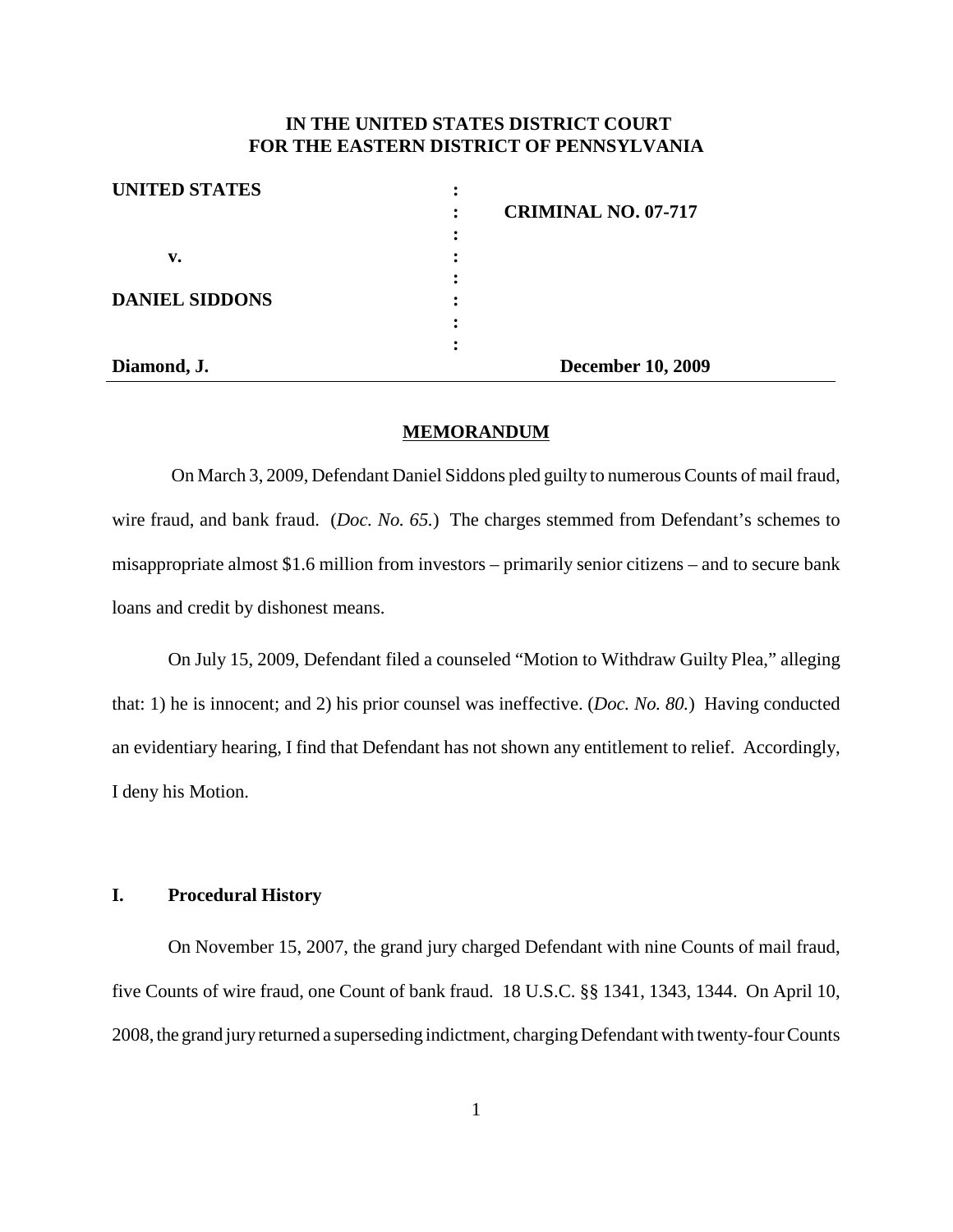of mail fraud, eight Counts of wire fraud, and one Count of bank fraud. (*Doc. No. 21.*) On October 9, 2008, the grand jury returned a second superseding indictment adding a Count of bank fraud. (*Doc. No.* 33.) Defendant was represented during this investigation by retained counsel, Gregory T. Magarity.

After several continuances, trial was to begin on November  $12, 2008 - a$  year after the return of the original indictment. On November 5, 2008, Defendant sought another continuance to allow him more time to prepare his defense. (*Doc. No. 40.*) The Government vigorously objected, arguing that because many of its witnesses were elderly and seriously ill, additional delay would be prejudicial.(*Doc.No. 41.*) I overruled the Government's objection and granted Defendant'srequest. (*Doc. No. 43.*)

As I explain below, when Defendant said he could no longer afford counsel, Mr. Magarity agreed to continue representing himpursuant to Court appointment. On February 3, 2009, Defendant submitted a *pro se* letter in which he asked me to replace Mr. Magarity. I conducted a hearing on February 6, 2009, at which Defendant first demonstrated to me his extraordinarily tenuous relationship with the truth.

Defendant initially testified that he wanted a new lawyer because Mr. Magarity had said he would withdraw if Defendant did not plead guilty. *See Hr'g Tr. 3-4, Feb. 6, 2009.* When I credited Mr. Magarity's refutation of Defendant's version of events, Defendant immediately revised that version, this time testifying that Mr. Magarity had said "he had to consider withdrawing." *Id. at 5:16*. When I credited Mr. Magarity's refutation of this version of events, Defendant revised that version, this time agreeing with my observation that Mr. Magarity was "trying to do the best he can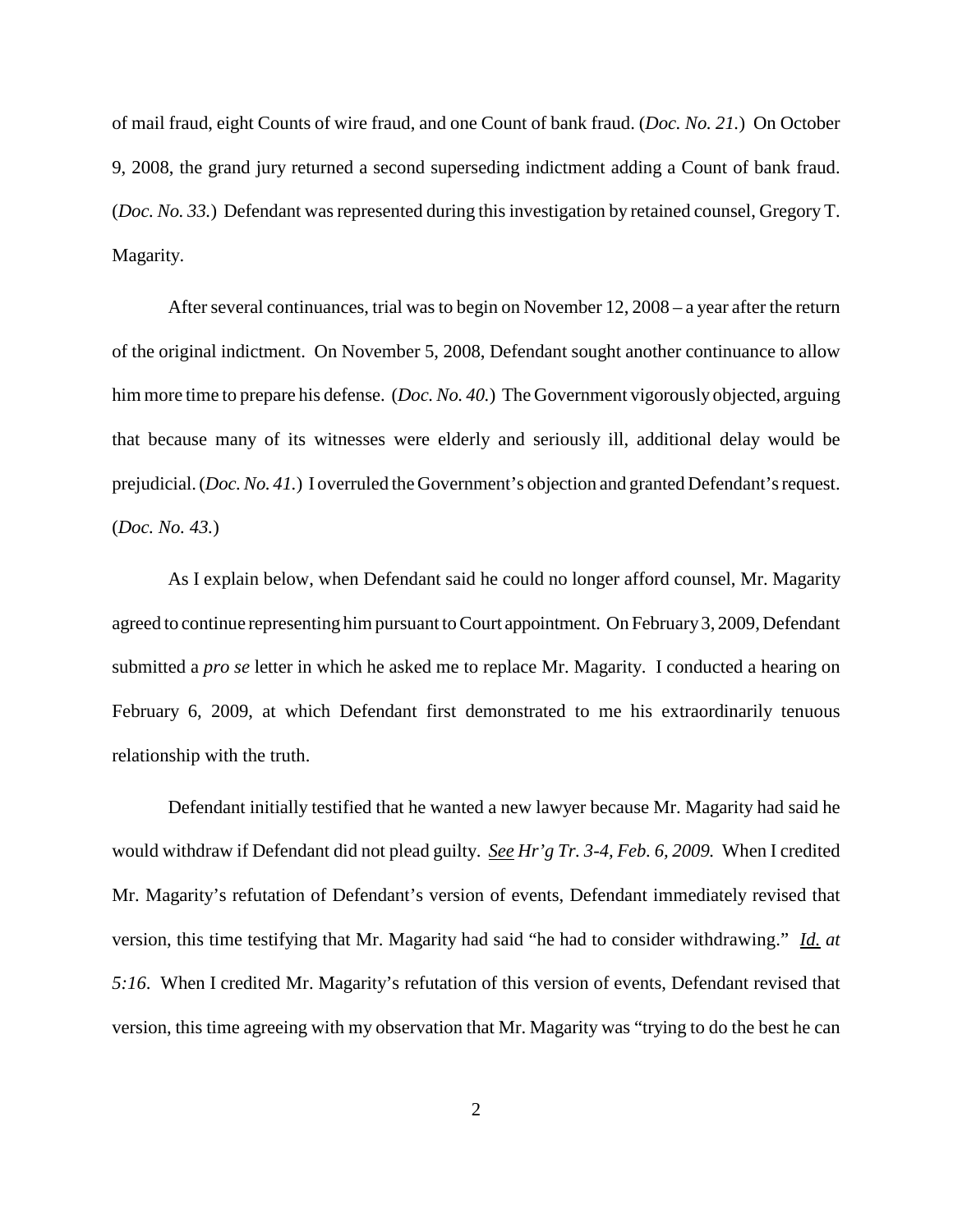for you." *Id. at* 6:13-14. A few moments later, however, Defendant revised that assessment, stating that he did not "think [Mr. Magarity] has my best interest at heart" because Mr. Magarity purportedly refused to prepare for trial and had not interviewed six potential witnesses. *Id. at 9:20*. Defendant, who is not a lawyer, said, "I don't want to try this case twice [because of] ineffective assistance of counsel." *Id. at 11:10-12.* Once again I discredited Defendant and credited Mr. Magarity's assurances that he would continue to represent Defendant zealously and that he would be prepared to go to trial. I again told Defendant, "I believe Mr. Magarity is doing the best he can for you." *Id. at 11:24-25*. Remarkably, Defendant responded, "I know he is." *Id. at 12:1*. I subsequently found that "Defendant's . . . complaints about his counsel were simply an attempt to manipulate the Court and the system, a dishonest attempt at that." *Hr'g Tr. 76:18-21, March 3, 2009.*

Having discredited Defendant's criticisms of counsel,Iruled that he had not presented a valid reason to replace Mr. Magarity. *See Hr'g Tr. 12, Feb. 6, 2009*; Fischetti v. Johnson, 384 F.3d 140, 145 (3d Cir. 2004) ("A defendant's right to counsel is not without limit and cannot be the justification for inordinate delay or manipulation."); United States v. McFadden, 630 F.2d 963, 972 (3d Cir. 1980) ("[T]he trial court has considerable discretion in refusing to delay the trial in order to secure substitute counsel even though there is some indication of a defendant's dissatisfaction with his initial counsel.") (internal quotation marks omitted).

Trial was ultimately set to begin on March 10, 2009. On February 27, 2009, Defendant decided to plead guilty. On March 3, 2009, I attempted to conduct a guilty plea colloquy with Defendant. Early in the colloquy, however, Defendant again sought to raise the same complaints about Mr. Magarity that I had discredited during the February 6th hearing. I told Defendant that I could not in these circumstances accept his guilty plea, and that the matter would proceed to trial.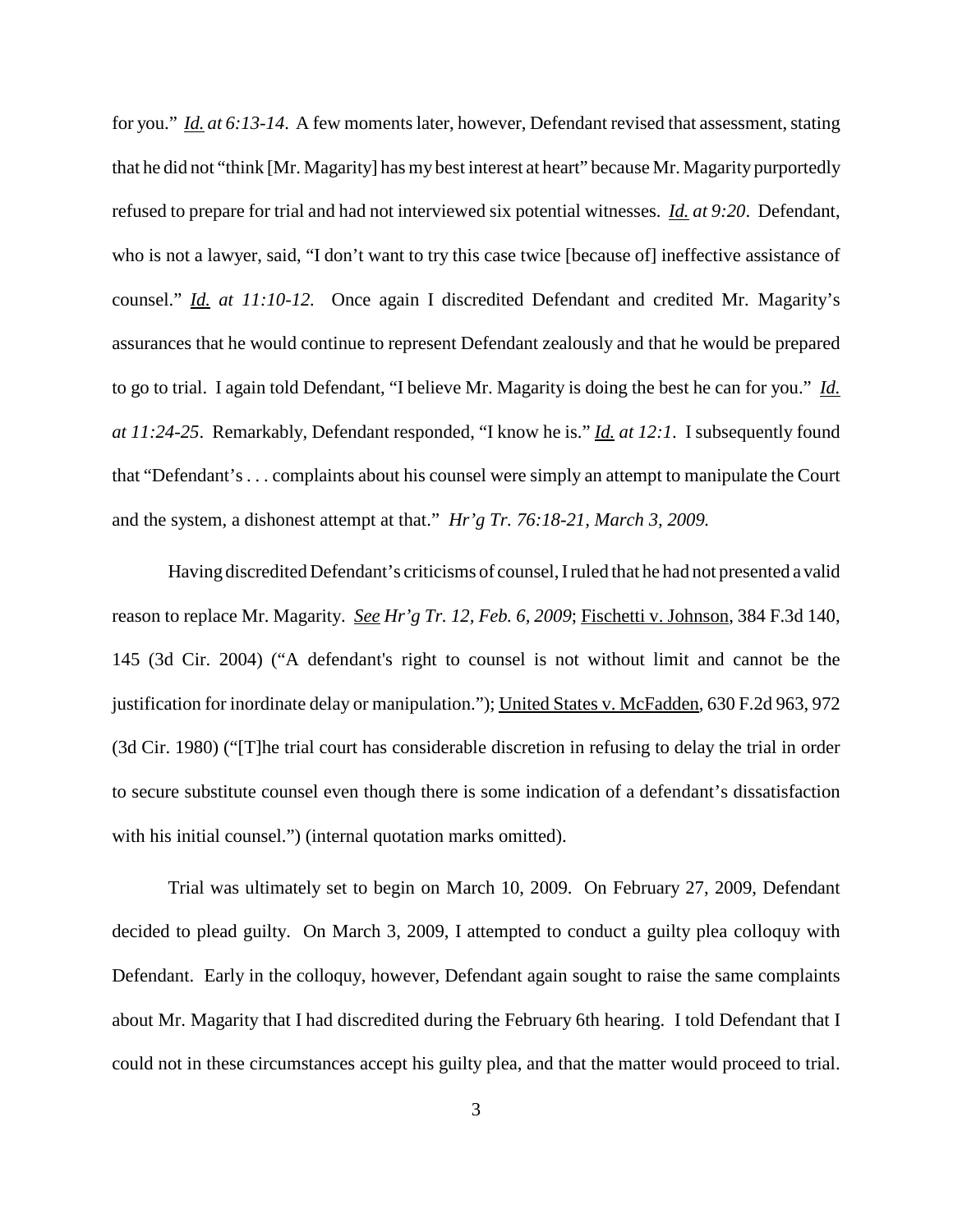*See Hr'g Tr. 6:7-10, March 3, 2009*. Accordingly, I ended the colloquy and immediately began a hearing on pre-trial motions. At the hearing's conclusion, Defendant stated that he now wanted to plead guilty to one of the charges. *Id. at 40:13-16*. I advised Defendant that "[p]leading guilty is a very serious thing," and that I could not accept his plea as "knowing, voluntary, and intelligent" as long as he continued to fabricate criticisms of Mr. Magarity. *Id. at 41:14-18*. I ordered a recess to allow Defendant to confer with counsel.

After meeting with his lawyers for almost an hour, Defendant again stated that he wanted to plead guilty to all charges. When Defendant was again sworn, I told him that "in light of the difficulties that we've had, it is especially important that you understand that you are under oath . . . [a]nd that you give me truthful answers, whatever those answers might be." *Id. at 42:19-24*. I explained that Defendant had "an absolute right to go to trial" and that "you don't have to plead guilty." *Id. at 42:2-8*. Defendant stated that he understood. I then conducted a lengthy plea colloquy, during which I again asked Defendant if he was satisfied with counsel:

THE COURT: And are you satisfied with Mr. Magarity's representation of you?

THE DEFENDANT: I am, sir, yes.

THE COURT: Are you certain of that?

THE DEFENDANT: I am, sir, yes.

THE COURT: You've had a chance to think about it. You're satisfied with Mr. Magarity – I want to be absolutely clear about this. You're stating under oath that you are satisfied with Mr. Magarity's representation of you, correct?

THE DEFENDANT: Unequivocally so, yes, sir.

*Id. at 46:12-21.*

During the colloquy, the prosecutor presented an extensive description of the plea's factual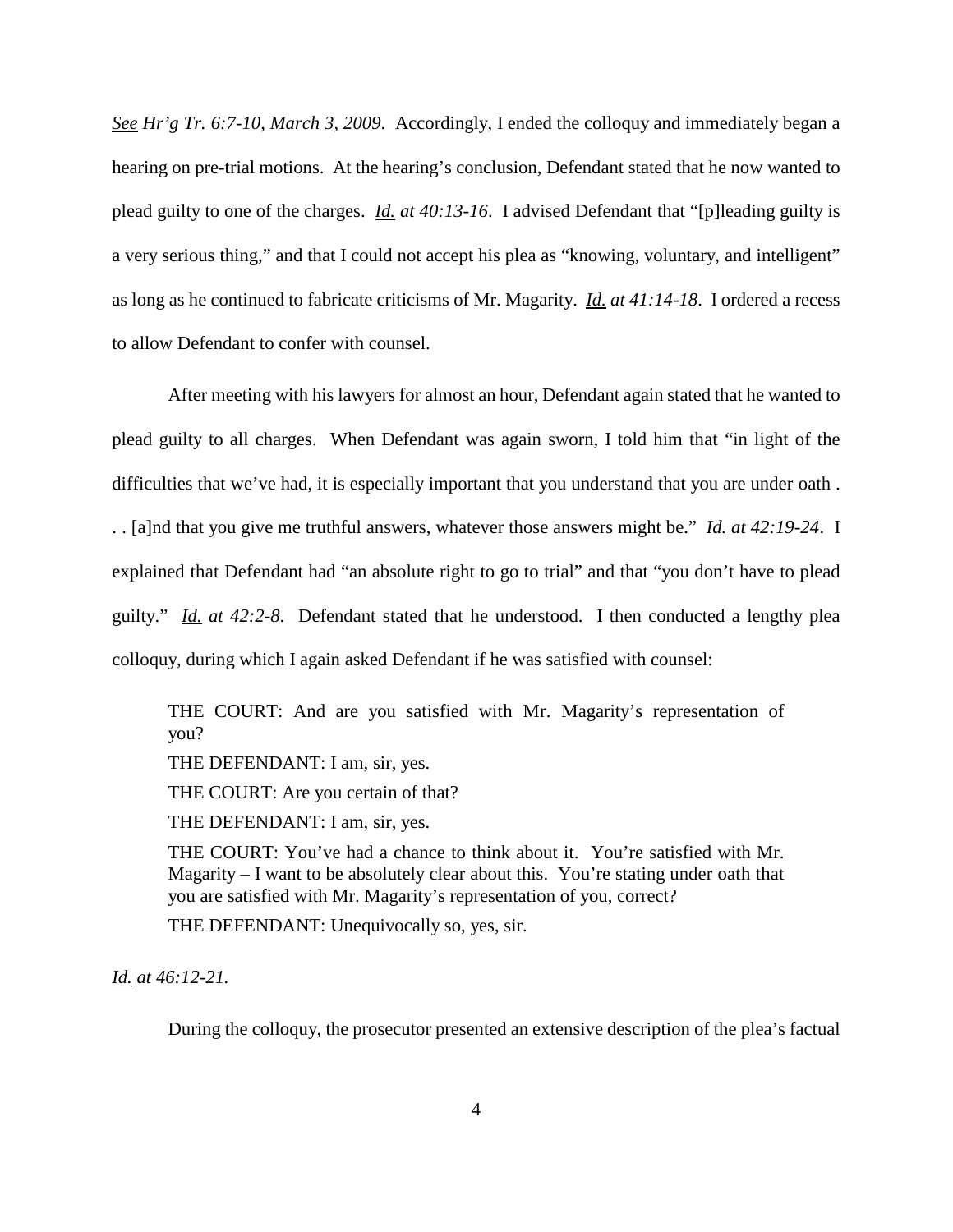basis, setting out Count by Count Defendant's wrongful actions and the supporting evidence the Government was prepared to present at trial. Defendant admitted to those wrongful actions and repeatedly stated that he was "freely and voluntarily pleading guilty" to the crimes charged because he was guilty. *Id. at 62-63.* After questioning Defendant closely in accordance with Federal Rule of Criminal Procedure 11, I accepted his guilty plea because I was convinced that Defendant had decided to end his manipulative efforts and acknowledge his guilt. Accordingly, I found, *inter alia*, that "Defendant is pleading guilty with his eyes fully open and [that] he knows exactly what he is doing as advised by counsel and the Court and the Government." *Id. at 76:22-25*.

On June 2, 2009, the Probation Office issued its Presentence Investigation Report, calculating Defendant's Guidelines range at 78 to 97 months imprisonment. PSR, ¶ 127. On July 15, 2009, Defendant, having retained new counsel, filed the instant Motion to withdraw his plea. (*Doc. No. 80.*) Defendant argues that he is innocent, and again makes the criticisms of Mr. Magarity that I discredited on February 6th (and that he "unequivocally" withdrew on March 3rd). Significantly, nowhere in his Motion does Defendant allege that counsel's purported ineffectiveness caused Defendant to plead guilty.

## **II. Findings of Fact**

On October 23, 2009, I held a hearing on Defendant's Motion. Defendant and his father testified, as did Mr. Magarity and his former associate, Mark Drasnin. I largely discredit the testimony of both Defendant and his father. I credit the testimony of Messrs. Magarity and Drasnin, who convincingly explained their efforts on behalf of Defendant, as well as the difficulties they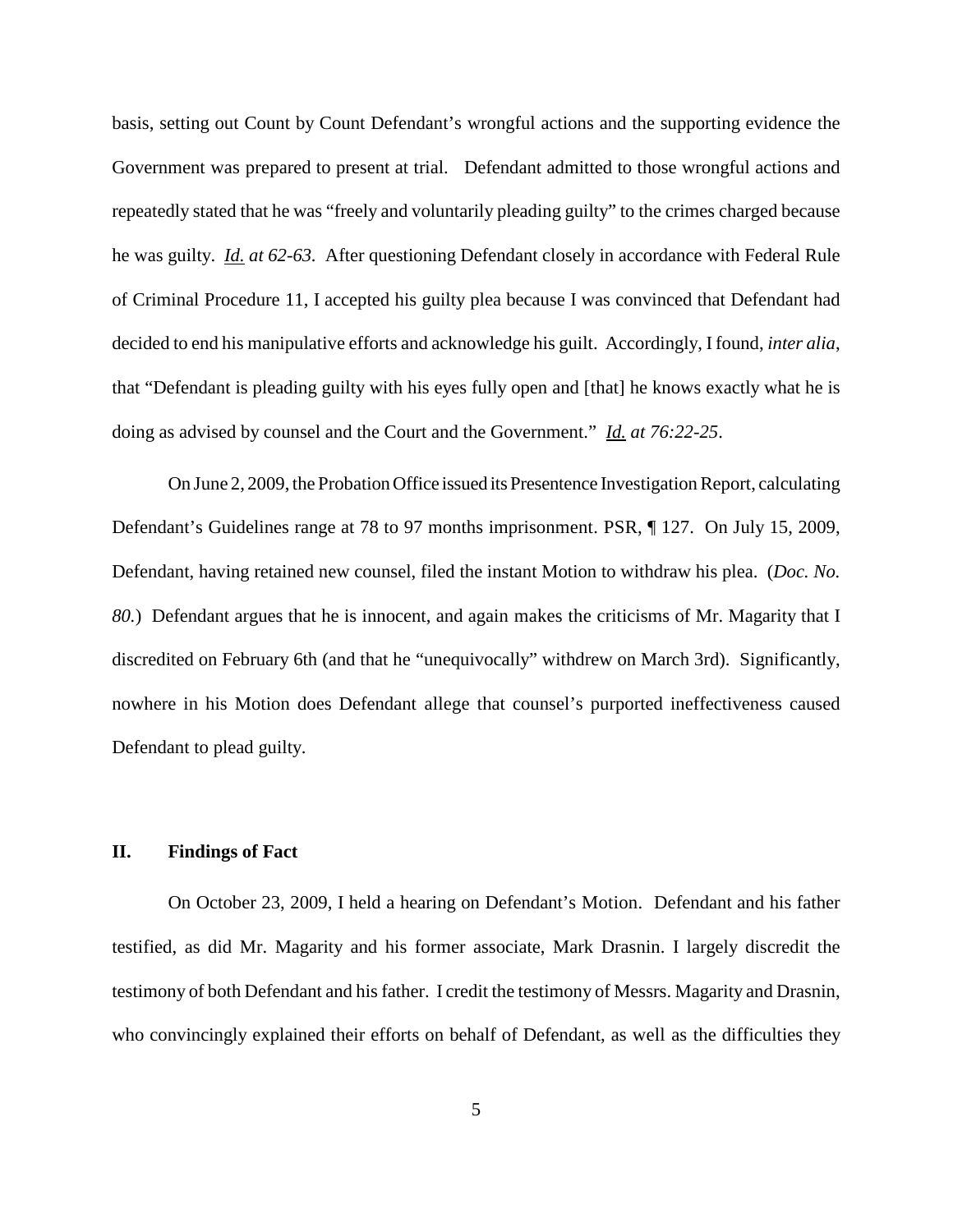faced. In accordance with Rule 12(d), I make the following factual findings. See Fed. R. Crim. P.  $12(d)$ .

### **A. The Investigation and Indictments**

The grand jury initially investigated Defendant in connection with allegations that he had abused his position as a loan advisor at WachoviaBank and First Union Securities, Inc. In late 2006, Defendant retained Mr. Magarity to represent him in connection with a grand jury subpoena *duces tecum* he had received. *See Hr'g Tr. 105-106, Oct. 23, 2009*. A former First Assistant and Frauds Division Chief in the U.S. Attorney's Office for this District, Mr. Magarity has been a lawyer for almost forty years and is among the area's leading criminal defense attorneys. *Id. at 34*.

Defendant subsequently received a target letter and was indicted in November 2007. (*Doc. No. 1.*) Defendant stated that he could not afford to retain Mr. Magarity for trial. After his arrest, Defendant and his father implored Mr. Magarity to continue his representation through Court appointment. *Hr'g Tr. 38, Oct. 23, 2009*. Mr. Magarity accompanied Defendant to his arraignment, where the Magistrate Judge also asked Mr. Magarity if, given this matter's complexity, he would continue his representation by appointment. *Id.*; (*Doc. Nos. 10-11*.) Although he is not a member of this Court's CriminalJustice Act Panel, Mr. Magarity laudably agreed to accept the appointment. (*Doc. Nos. 10-11*); *Guidelines for the Administration of the Criminal Justice Act and Related Statutes, Part A, 2.01,* available at www.uscourts.gov/defenderservices/Chapter\_2.cfm#A ("However, when the district judge . . . determines that the appointment of an attorney, who is not a member of the CJA panel, is in the interest of justice, judicial economy or continuity of representation . . . the attorney may be admitted to the CJA panel *pro hac vice* and appointed to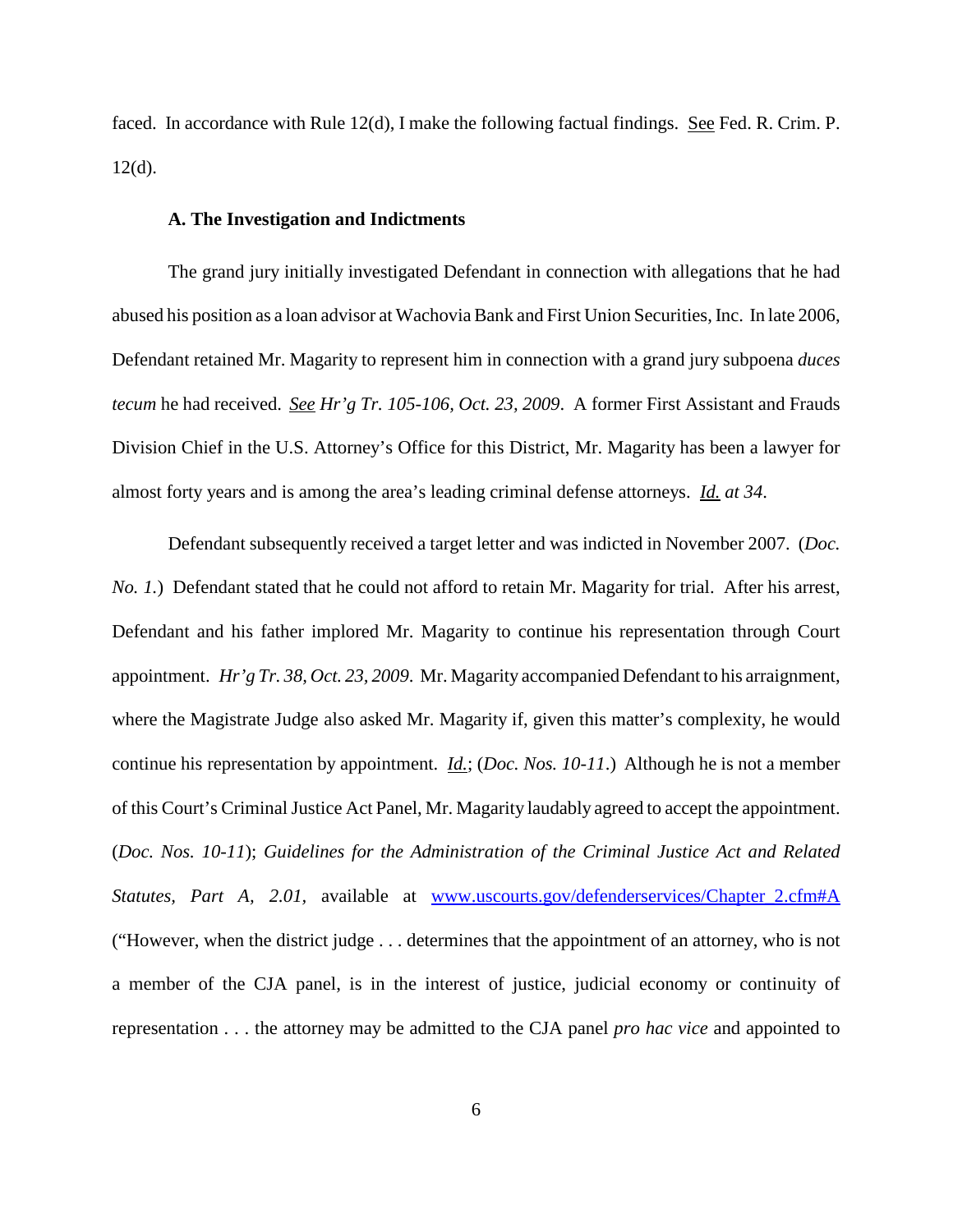represent the CJA defendant.").

The grand jury ultimately charged that from 2002 through 2008, Defendant: 1) defrauded some sixteen individuals who had sought to invest in his companies (Counts 1-24: Mail Fraud, Counts 25-32: Wire Fraud); 2) defrauded InterSTATE Net Bank (Count 33: Bank Fraud); and 3) defrauded Wachovia Bank (Count 34: Bank Fraud). (*Doc. No. 33.*)

## **B. The Government's Allegations and Defense Efforts**

Throughout his representation of Defendant, Mr. Magarity was assisted by Mr. Drasnin. They, in turn, were assisted by Robert Brennan, a former federal agent whom Mr. Magarity employed as a private investigator. Messrs. Magarity and Drasnin immediately began working Defendant's case. *See Hr'g Tr. 39-40, Oct. 23, 2009*. They met repeatedly with the Government, and reviewed some 46,000 pages of documents provided in discovery. *Id. at 41, 110*. Theymet with Defendant thirty to forty times and spoke with him by telephone continually. *Id. at 57, 115-16.*

Most of the charges against Defendant stem from his efforts to obtain funding for illusive investments. The most significant of these projects was the Bayshore Inn, a retirement community in Egg Harbor, New Jersey. Critical to Defendant's scheme was securing a \$1.8 million Small Business Administration loan. He intended to use this loan to re-pay his investors. *Id. at 45-46*; (*Doc. No. 33*.) After the SBA denied the loan – thus making the project unfeasible – Defendant continued to solicit individuals, assuring them that their investments in Bayshore were safe and guaranteed. In fact, Bayshore had become a "Ponzi scheme": Defendant spent money he received from his investors on himself and to re-pay other investors. (*Doc. No. 33*); Cunningham v. Brown, 265 U.S. 1 (U.S. 1924). Although Defendant began civil litigation in New Jersey to reverse the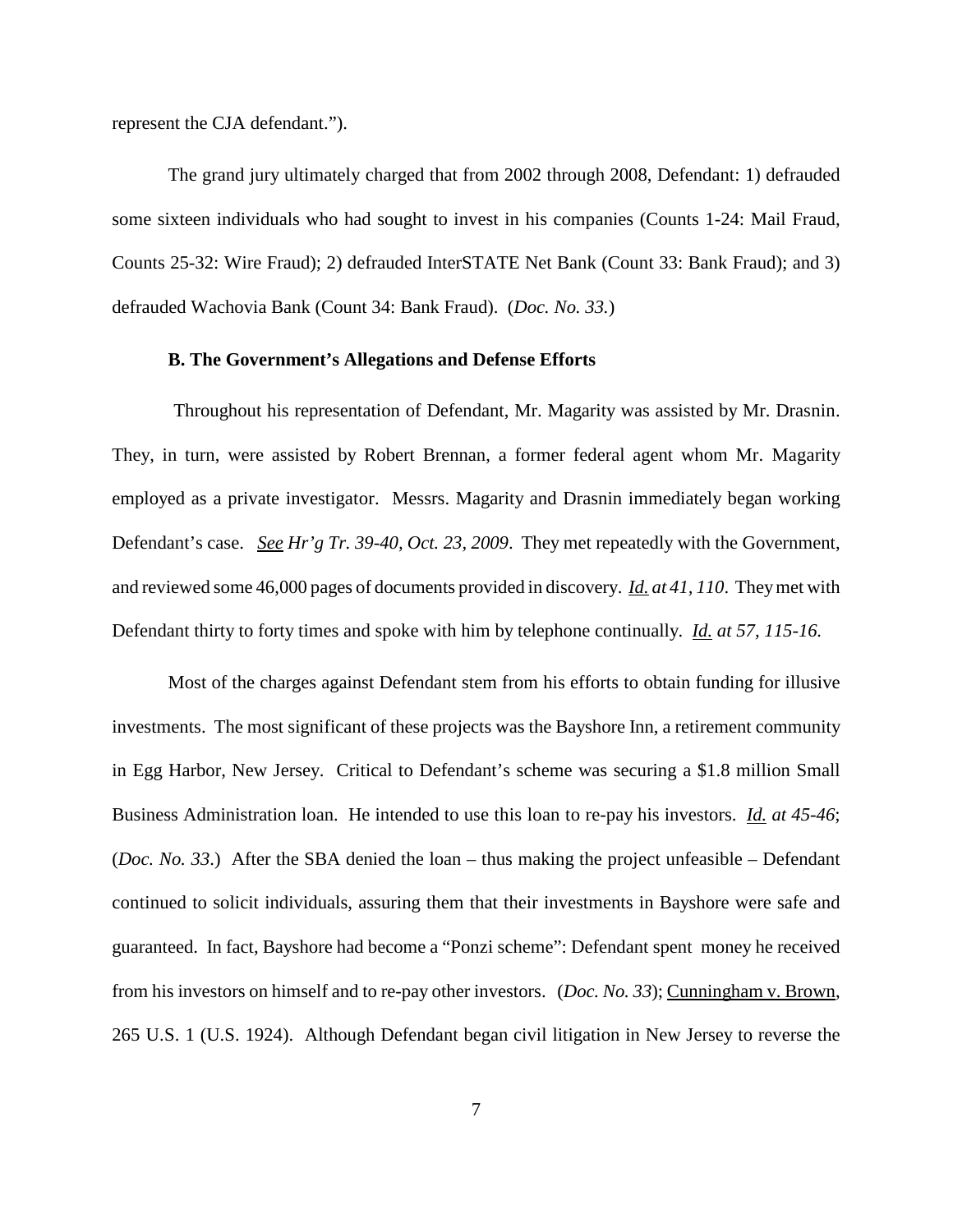SBA's decision, he had no success. At least one of Defendant's victims initiated a civil suit against him. (*Doc. No. 52, at 4*.)

When Defendant needed more money, he sought out additional investors, providing them with Disclosure Statements and Promissory Notes. The Statements and Notes provided that although theBayshore investment was not "bank-backed," it paid a higher interest rate than other investments available to his victims. Defendant did not otherwise explain to his victims the terms of these documents, through which he "attempted to eliminate any personal liability [that might otherwise have attached to Defendant]." *Hr'g Tr. 52: 6-9, March 3, 2009*.

Defendant sought to assist his lawyers in defending against these allegations. He suggested to counsel the names of witnesses he thought might be helpful. Although Defendant testified that he suggested some 57 witnesses, this is untrue; during the October 23rd hearing, he could name only six. *See Hr'g Tr. 14-17, Oct. 23, 2009*. Mr. Magarity – who visited the Egg Harbor site with Defendant – met with four of the six (Messrs. Vasello, Kepner, Reisen, and Green). *Id. at 46-47*. He also reviewed the depositions they had given in the related civil litigation. *Id. at 43*. After speaking with these men more than once, Mr. Magarity determined that whatever their connection to the civil litigation, they could not offer any relevant, helpful testimony in Defendant's criminal trial. *Id. at 48-51*.

Mr. Magarity considered the potential testimony of all witnesses Defendant suggested. *Id. at 48-49*. If, based on Defendant's description or the witness' deposition testimony, Mr. Magarity believed a witness might be helpful, either he or Mr. Brennan interviewed the witness. *Id. at 50-55*. If it was apparent that the witness could not help the defense (as was the case with two of the six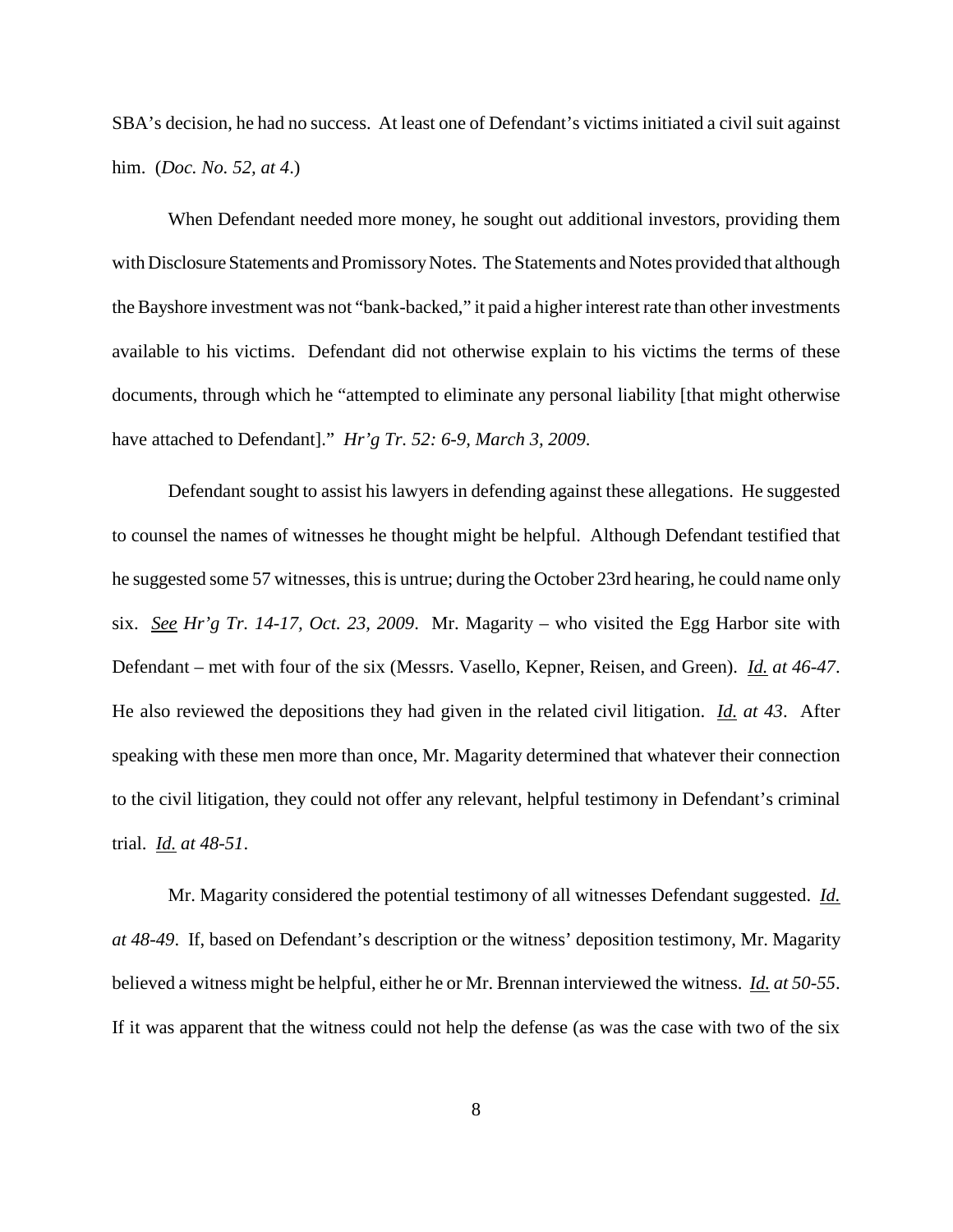witnesses Defendant named at the October 23rd hearing), they were not interviewed. *Id. at 50*. Unfortunately for Defendant, none of the witnesses he suggested could offer testimony helpful to his criminal defense. *Id.* Moreover, some of the witnesses Defendant suggested – his brother, for instance – refused even to speak with the defense. *Id. at 51:8-10*.

Mr. Magarity did not limit his investigation to the witnesses Defendant suggested. *Id. at 51:11-14*. On the contrary, the defense team interviewed many others, including some of Defendant's victims, representatives of the SBA's Office of Inspector General, and members of the National Association of Securities Dealers. *Id. at 54-56*. Both Messrs. Magarity and Drasnin concluded, however, after reviewing the voluminous criminal discovery and the civil litigation materials, conducting numerous interviews, otherwise investigating this matter, and repeatedly consulting with their client, that Defendant had no viable defense to the bulk of the charges. *Id. at 65-66, 71, 137, 144*. Mr. Magaritywas especiallyconcerned with the chargesrelating to Defendant's continued solicitation of private investments for the Bayshore Inn after the SBA loan was denied. *Id. at 65.*

Counsel discussed their concerns with Defendant, who authorized them to begin plea negotiations with the Government. *Id. at 149, 156-57*. Defendant instructed counsel first to learn the Government's "best offer." *Id. at 149:22*. Not surprisingly, given the imperatives of plea negotiation, the Government was not willing to begin in the manner Defendant wished. *Id. at 114- 118, 149-150.* Accordingly, the Parties engaged in extended plea discussions, throughout which counsel kept Defendant informed. *Id. at 115-116*.

The Government indicated that if Defendant were convicted after trial, it would likely seek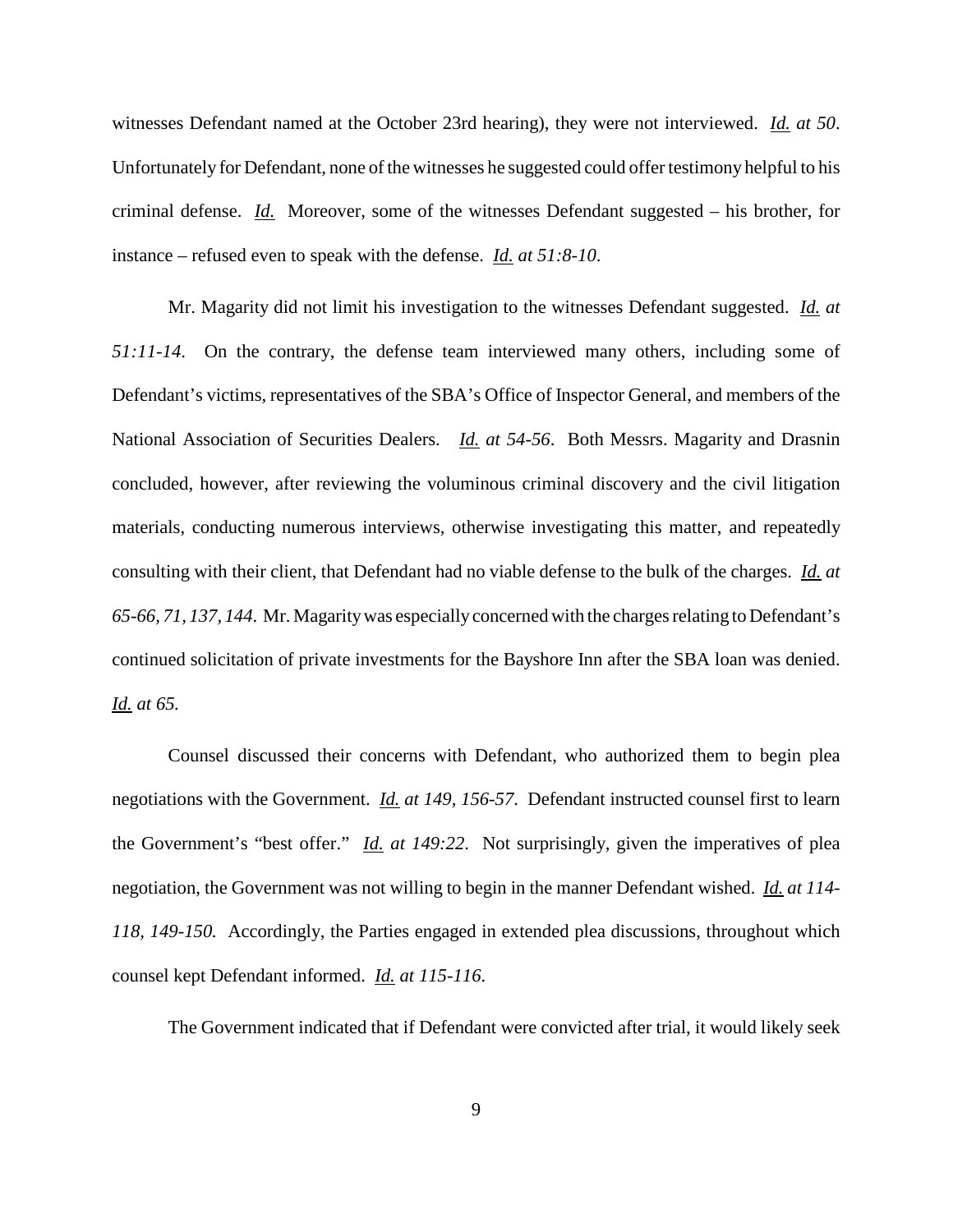an enhanced sentence to reflect the harm Defendant had caused to his elderly victims, some of whom suffered from dementia. *Id. at 119.* Counsel was concerned that the Government might well be entitled to this enhancement, which could result in an increased term of incarceration. See U.S.S.G. § 3A1.1 (enhancement for vulnerable victims). As originally anticipated by the Parties, however, the Government would make sentencing concessions as part of a plea agreement. *Hr'g Tr. 64-68, 119-120, Oct. 23, 2009*.

Mr. Drasnin drafted amemorandumsetting forth the potential penalties Defendantfaced with and without a plea agreement. *Id. at 114, 122-25*. The memorandum provided a framework for the frequent discussions during which Defendant and his lawyers considered the advantages and disadvantages of pleading guilty. *Id. at 60, 126:19-25*. In light of the strength of the Government's case, counsel strongly recommended that Defendant enter into a plea agreement that would afford him some benefit. *Id. at 65, 137:9-10*. They never insisted that he do so, however. *Id. at 137:7-10*. On the contrary, as Mr. Magarity explained:

It's very simple, the client always makes the decision as to whether to go to trial or whether to plead. My job is to explain the evidence, what's likely to happen, what the potential consequences are to him and his life and his future, and to make recommendations. But . . . if he said. . . I definitely want to go to trial, after he heard all of the options and the potential consequences, that's his decision and then we would go to trial.

*Id. at 58:9-17.*

For months Defendant could not decide whether to plead guilty. Accordingly, his lawyers continued to prepare for trial – interviewing potential witnesses, anticipating the witnesses the Government was likely to call and possible lines of cross-examination, and formulating possible defenses. *Id. at 60-61, 127-128*. The Government's direct case was expected to take at least four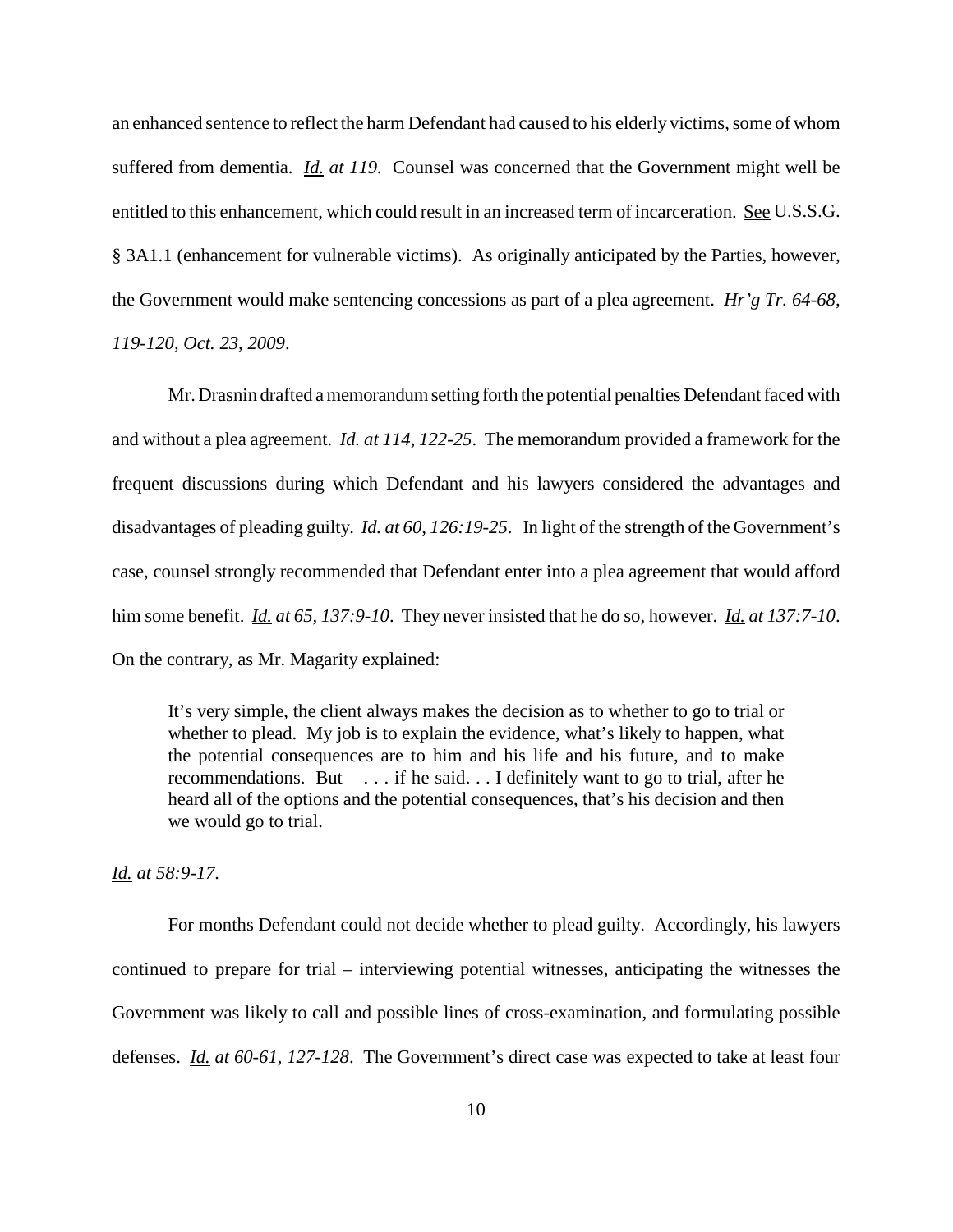weeks to present. *Id. at 69:23*. Accordingly, when Defendant finally decided to plead guilty – on February 27, 2009, some two weeks before jury selection was to begin – the defense had not yet finalized a list of witnesses, nor had it issued trial subpoenas (in the unlikely event that any witness helpful to the defense would have required a subpoena). Counsel intended to finalize the defense asthey heard and evaluated the Government'strial presentation. *Id. at 127-128*. In addition, astrial neared, defense counsel prepared and submitted voir dire questions, jury interrogatories, verdict sheets, jury instructions, and responses to the Government's Motions *in limine*. (*Docs. No. 61*, *64*.) Because counsel apprised Defendant of their efforts, he understood that his lawyers were prepared to try his case.

Unfortunately for Defendant, as he equivocated, the Government – which also continued to prepare for trial – offered him fewer and fewer concessionsin return for his guilty plea. *Id. at 118:4- 15*. Accordingly, by the time he made his decision on February 27th, the only concession the Government would offer was a stipulation that Defendant receive a three point downward Guidelines adjustment for acceptance of responsibility. *Id.*; U.S.S.G § 3E1.1. Defendant thus pled guilty without any written agreement. *Hr'g Tr. 117:14-16, Oct. 23, 2009*. Rather, during the plea colloquy, the prosecutor stated – and Defendant acknowledged – that this stipulation was the sole consideration offered by the Government in return for the plea. *Hr'g Tr. 47-48, March 3, 2009*.

Counsel intended at sentencing to argue, *inter alia*, that: 1) the constitutional prohibition against *ex post facto* punishment barred the application of certain Guidelines provisions; and 2) the Government sought to overstate Defendant's criminal history. *Hr'g Tr. 123-24, Oct 23, 2009*. Counsel believed that these contentions along with the three point reduction could considerably reduce Defendant's Guidelines range. *Id. at 123-26*.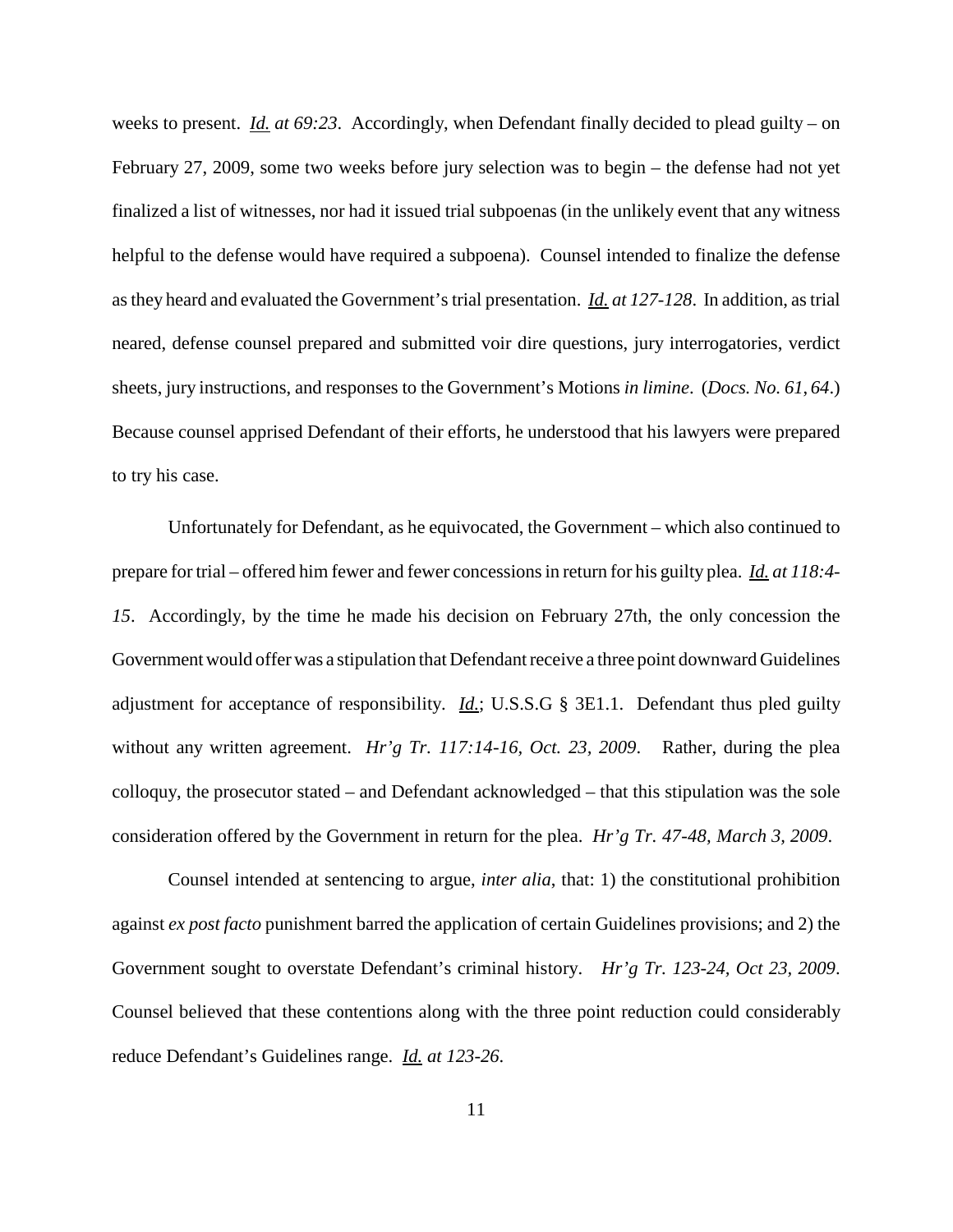## **C. Defendant's Decision to Plead Guilty**

During the week of February 23, 2009, counsel'strial preparation intensified. *Id. at 63,129*. I had scheduled a hearing for Friday, February 27, 2009 to consider the Government's Motion to Revoke Defendant's Bail. (*Doc. No. 52*.) Defendant and his father did not receive word that I had continued the hearing. Accordingly, on the 27th they arrived at the courthouse, where theymet with Messrs. Magarity and Drasnin. The four went to Mr. Magarity's office and discussed the bail question and the possibility of a guilty plea. *See Hr'g Tr. 82-83, 136, 151, Oct. 23, 2009*. As Mr. Drasnin testified:

[W]e told Dan [Siddons] that . . . it was likely that he would lose the bail issue or that if he did lose the bail issue that he was going to be remanded into custody because there couldn't be any conditions that would be allowed to keep him out. We had been in discussions with the plea for this whole time and had told him for the past couple weeks we kept telling him that you've got to make a decision. Either decision is fine but you've got to make a decision.

*Id. at 136:12-20*. At that meeting, Defendant finally told his lawyers that he would plead guilty in return for the three point stipulation. Counsel informed the prosecutors, who filed a guilty plea memorandum that same day. *Id. at 135-36*.

I had intended to conduct Defendant's guilty plea hearing on Monday, March 2nd, but the courthouse was closed because of inclement weather. I rescheduled the hearing to March 3rd. Before the hearing, I provided the Parties with a copy of the colloquy I intended to conduct. See Fed. R. Crim. P. 11. Counsel reviewed the colloquy privately with Defendant before the hearing began. Defendant again told hislawyersthat he wanted to plead guilty. *Hr'g Tr. 138:12-16, Oct. 23, 2009*.

As I have described, I ended the guilty plea colloquy when Defendant again sought to make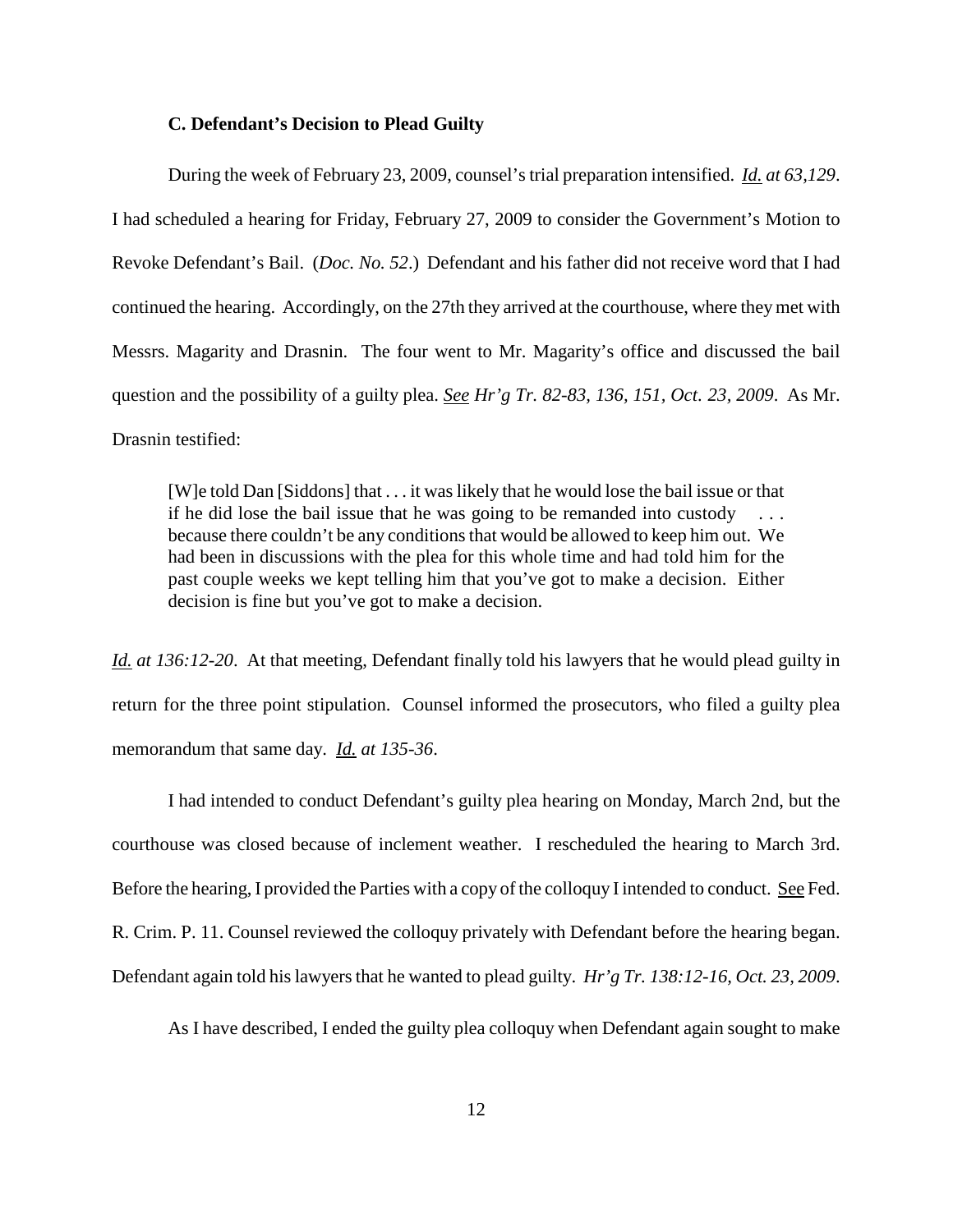complaints about Mr. Magarity that I had repeatedly discredited during the February 6th hearing. Ithen conducted a hearing on the Government's Motion to Revoke Defendant's Bail. (*Doc. No. 52*.) As a condition of Defendant's pretrial release, the Magistrate Judge had explicitly forbidden Defendant from directly contacting his victims. (*Doc. No. 6*.) The Government demonstrated that Defendant had repeatedly violated this Order, attempting to bribe his victims with money and gifts. (*Docs. No. 52, 68*.) I revoked Defendant's bail and then heard argument on the Government's motions *in limine*.

As I concluded the March 3rd hearing, Defendant announced that he would plead guilty to one of the charges. *See Hr'g Tr. 40:13-16, March 3, 2009*. I recessed the proceedings and allowed him to consult with his lawyers. *Id. at 40-42*. Counsel discussed with Defendant and his family the choices he now faced. *See Hr'g Tr. 141, Oct. 23, 2009*. Counsel advised Defendant that he would gain no advantage if he pled guilty to only one of the charges. *Id. at 62, 142*. Counsel were also concerned that in light of Defendant's behavior, the Government would no longer stipulate to a three point downward adjustment(assuming Iwould even accept Defendant's guiltyplea). *Id. at 141-142*.

After determining that the Government still offered the stipulation, counsel

again went through the written plea colloquy with [Defendant], told him that these are the questions that would be asked and if there is  $-$  if you have an issue tell us now because we don't want to do – do this again and we'll go to trial. But he had to, if he wanted to plea then he – it was time. There was no – there was no turning back. This was probably the last time to plea and get any kind of consideration for the plea and if he was going to do it, it had to be then.

*Id. at 142:15-23.* Defendant told his lawyers that he would plead guilty to all charges. As I have described, after he returned to the courtroom, Defendant "unequivocally" expressed his satisfaction with his lawyers and pled guilty. *Hr'g Tr. 46:21, March 3, 2009*.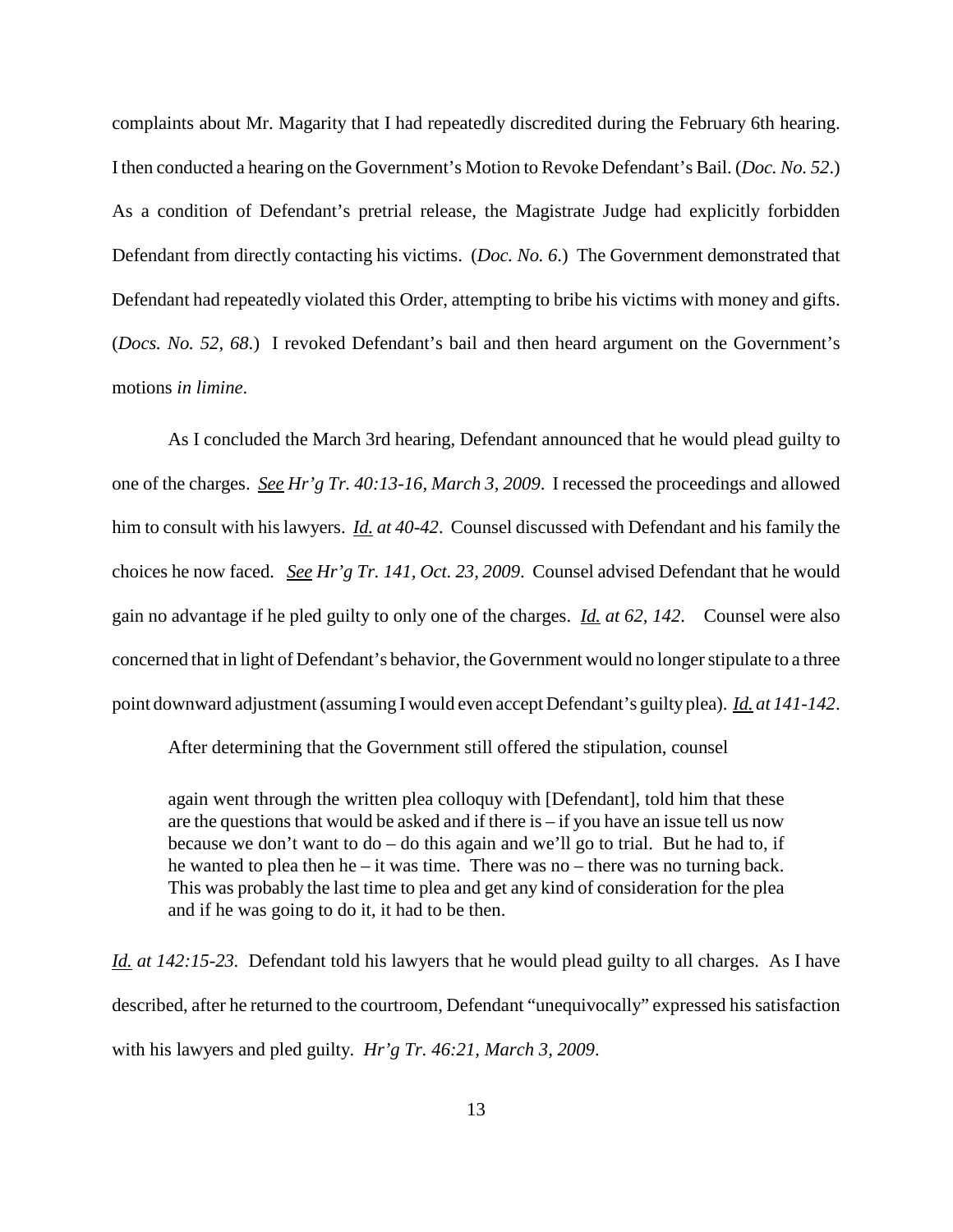For months, Defendant has sought dishonestly to manipulate these proceedings to his advantage. Indeed, during the February 6th hearing, Defendant announced the strategy he intended to employ. *See Hr'g Tr. 11:12, Feb. 6, 2009* ("I don't want to try this case twice [because of] ineffective assistance of counsel.") I discredit Defendant's testimony that he is innocent and that he pled guilty involuntarily. On the contrary, the credible evidence establishes that Defendant chose to plead guilty because he knew he was guilty, he knew that the Government's evidence was overwhelming, and he understood that it was in his best interest to plead.

On June 2, 2009, Defendant learned that his Guidelines range was 78 to 97 months imprisonment. PSR, ¶ 127. He then sought to withdraw his guilty plea because he wanted to avoid this potential sentence and because he knew that the resulting delay would prejudice the Government.

# **III. Conclusions of Law**

A guilty plea is a "solemn act." Brady v. United States, 397 U.S. 742, 748 (U.S. 1970). Accordingly, a defendant may not withdraw his guilty plea for any reason. See United States v. Brown, 250 F.3d 811, 815 (3d Cir. 2001); United States v. Martinez, 785 F.2d 111, 114 (3d Cir. 1986). Rather, he "may withdraw a plea of guilty or nolo contendere . . . after the court accepts the plea, but before it imposes sentence if . . . the defendant can show a fair and just reason for requesting the withdrawal." Fed. R. Crim. P. 11(d)(2). In determining whether a defendant seeking to withdraw has made this showing, the district court must consider: "(1) whether the defendant asserts his innocence; (2) the strength of the defendant's reasons for withdrawing the plea; and (3)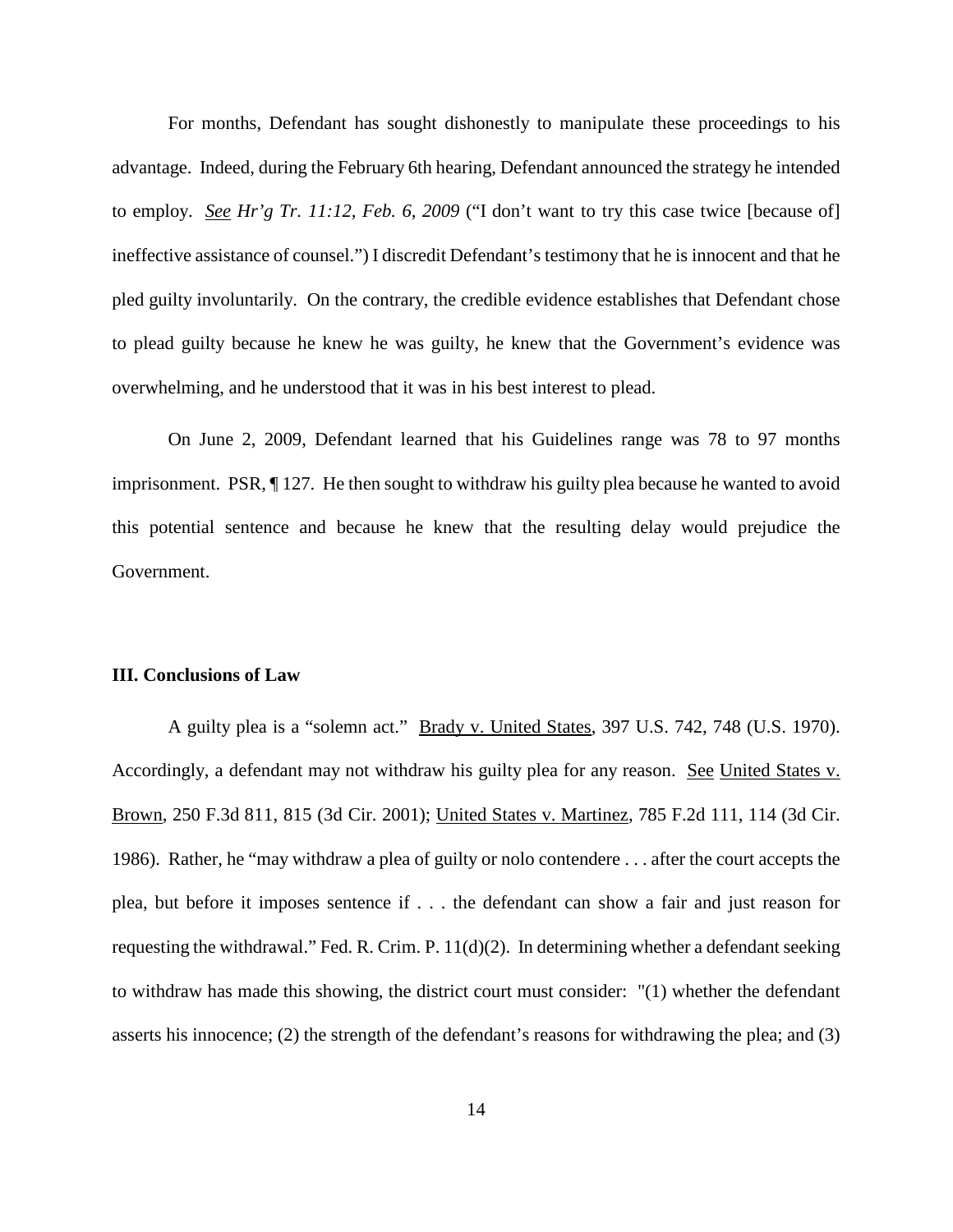whether the government would be prejudiced by the withdrawal." United States v. Jones, 336 F.3d 245, 252 (3d Cir. 2003). The Jones Court further cautioned:

The burden of demonstrating a 'fair and just' reason falls on the defendant, and that burden is substantial. A shift in defense tactics, a change of mind, or the fear of punishment are not adequate reasons to impose on the government the expense, difficulty, and risk of trying a defendant who has already acknowledged his guilt by pleading guilty.

Id. (internal citations and quotation marks omitted).

## **A. Defendant Has Not Adequately Asserted His Innocence**

When he pled guilty, Defendant admitted to the following facts: In obtaining a \$928,000 loan from InterSTATE Net Bank, Defendant knowingly made materially false statements on a personal financial statement that he provided to the Bank. Defendant fraudulently induced Wachovia Bank to increase his available credit by making credit card payments to the Bank through a checking account that he knew was without sufficient funds to cover the payments. Defendant also defrauded some sixteen people of almost \$1.6 million. Most of Defendant's victims were vulnerable and elderly. These victims – some of whom had given Defendant their life savings – believed they had made legitimate investments in his companies, MFD Property Holdings, Bayshore Inc., and Bayshore Holdings, LLC.Although the "Ponzischeme" Defendant had devised was not a legitimate investment, he told his victims that "their investment was no risk and that their principal was guaranteed." *Hr'g Tr. 51:21-23, March 3, 2009*. Defendant, who, as a financial advisor at Wachovia Bank and First Union Securities, had helped many of his victims establish retirement plans, "caused many of these elderly investors through misrepresentations [that they would receive higher returns] to cash out their retirement annuities." *Id. at 51:16-18.* Defendant sent his victims fraudulent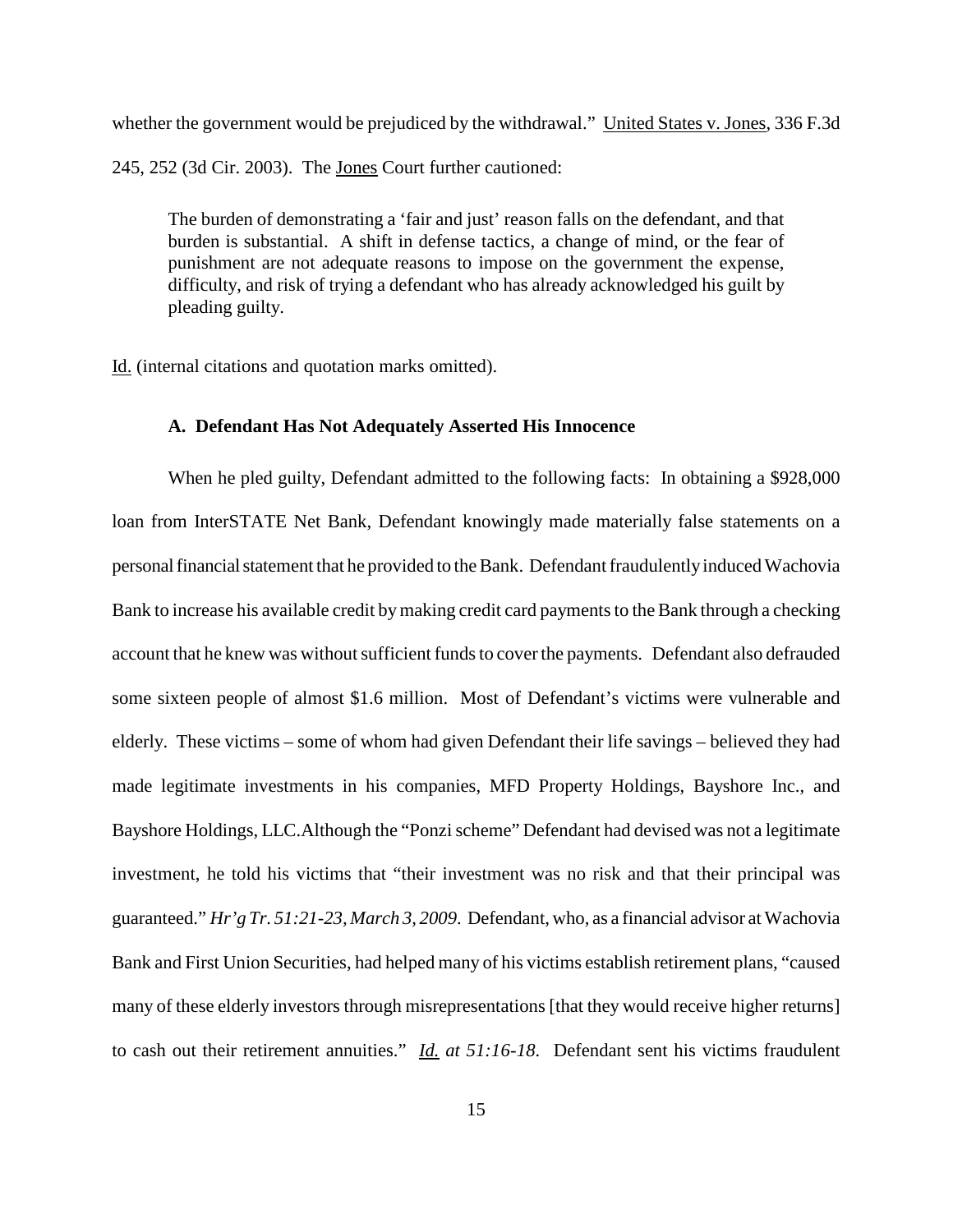monthly statements showing their investments were growing, when in fact Defendant had already spent their money to pay off other investors and loans and to pay for his own personal extravagances, including Mercedes Benz and Hummer automobiles and expensive jewelry. *Id. at 52*. Defendant continued to solicit investors and provide them with fraudulent statements even after the SBA denied the Bayshore loan. He continued to assure his victims that he would repay them well after he knew that he would never be able to do so.

In claiming that he is innocent, Defendant presents evidence that refutes virtually none of these admissions. Instead, he relies on the Disclosure Statements and Promissory Notes I described earlier. Defendant states (incorrectly) that "the crux of the Government's allegations is that Mr. Siddons led people to believe that Bayshore Inn, Inc. was a bank-backed product." (*Doc. No. 80, at 4*.) He observes that the Disclosure Statements – which only five investors signed – provide that the investments are not FDIC-insured or guaranteed by any bank, and that the Promissory Notes do "not limit the way Bayshore could use the money." (*Doc. No. 80, at 4.*) Finally, Defendant observes that the Promissory Notes "did not include false statements." *Id.*

These documents hardly establish Defendant's innocence. The Statements and Notes have nothing to do with Defendant's admissions of bank fraud, nor do they relate to Defendant's admission that he ran a "Ponzi scheme." The Notes do not somehow nullify the phony monthly statements Defendant admitted sending to his victims. Nor do the documents contradict Defendant's admission that he falsely told his victims that their investments were risk-free and guaranteed. The documents do not contradict Defendant's admission that he urged his victims to sign the Promissory Notes without first explaining their terms.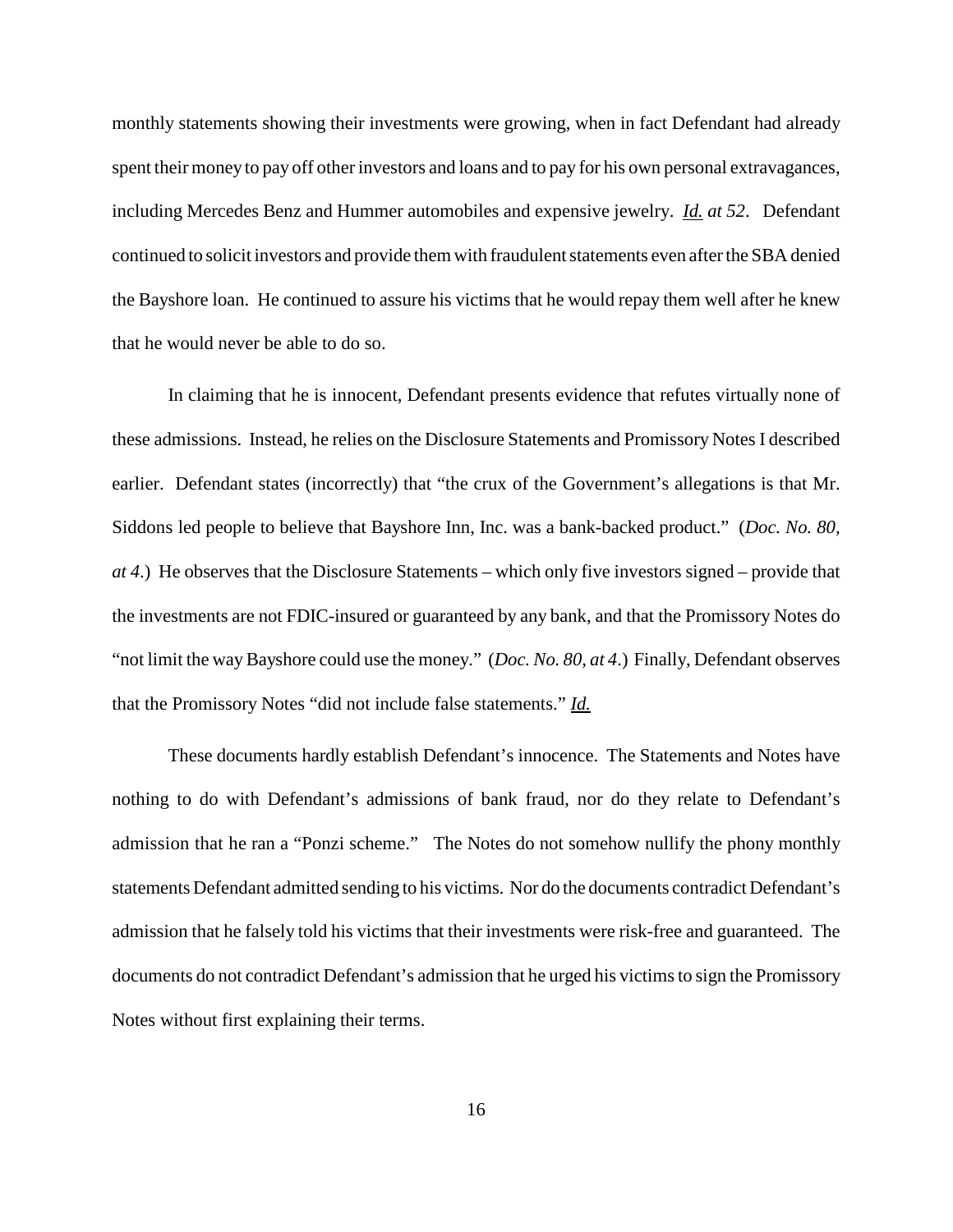From the mass of evidence in this case, Defendant has culled several documents that he believes – viewed in isolation fromhis admissions and tens ofthousands of otherrelevant documents – are exculpatory. However useful Defendant thinks these documents might have been at trial, they certainly do not establish his innocence. On the contrary, the Government intended to use at least some of the Statements and Notes as additional proof that Defendant sought to mislead his victims. *See Hr'g Tr.* 52, *March* 3, 2009. Indeed, Defendant submitted a number of the Statements and Notes to his victims *after* the SBA denied the Bayshore loan. (*Doc. No. 80, at Ex. C*.)

Having prepared the Statements and Notes, Defendant was obviously aware of their existence when he pled guilty. They do not warrant my allowing Defendant to withdraw his guilty plea. As the Jones Court advised:

Bald assertions of innocence are insufficient to permit a defendant to withdraw his guilty plea. Assertions of innocence must be buttressed by facts in the record that support a claimed defense. [The defendant must] give sufficient reasons to explain why contradictory positions were taken before the district court and why permission should be given to withdraw the guilty plea and reclaim the right to trial.

United States v. Jones, 336 F.3d at 252 (internal citations and quotation marks omitted).

Defendant has not buttressed his claim of innocence. Moreover, Defendant has not credibly or sufficiently explained why he admitted to the Government's myriad factual allegations and now takes contradictory positions. See United States v. Sacksith, 248 Fed. Appx. 430, 435 (3d Cir. 2007)  $("A]$  defendant seeking to withdraw a guilty plea must, in addition to reasserting his innocence, give sufficient reasons to explain why contradictory positions were taken before the district court.") (internal citations and quotation marks omitted). In these circumstances, Defendant has not adequately asserted his innocence.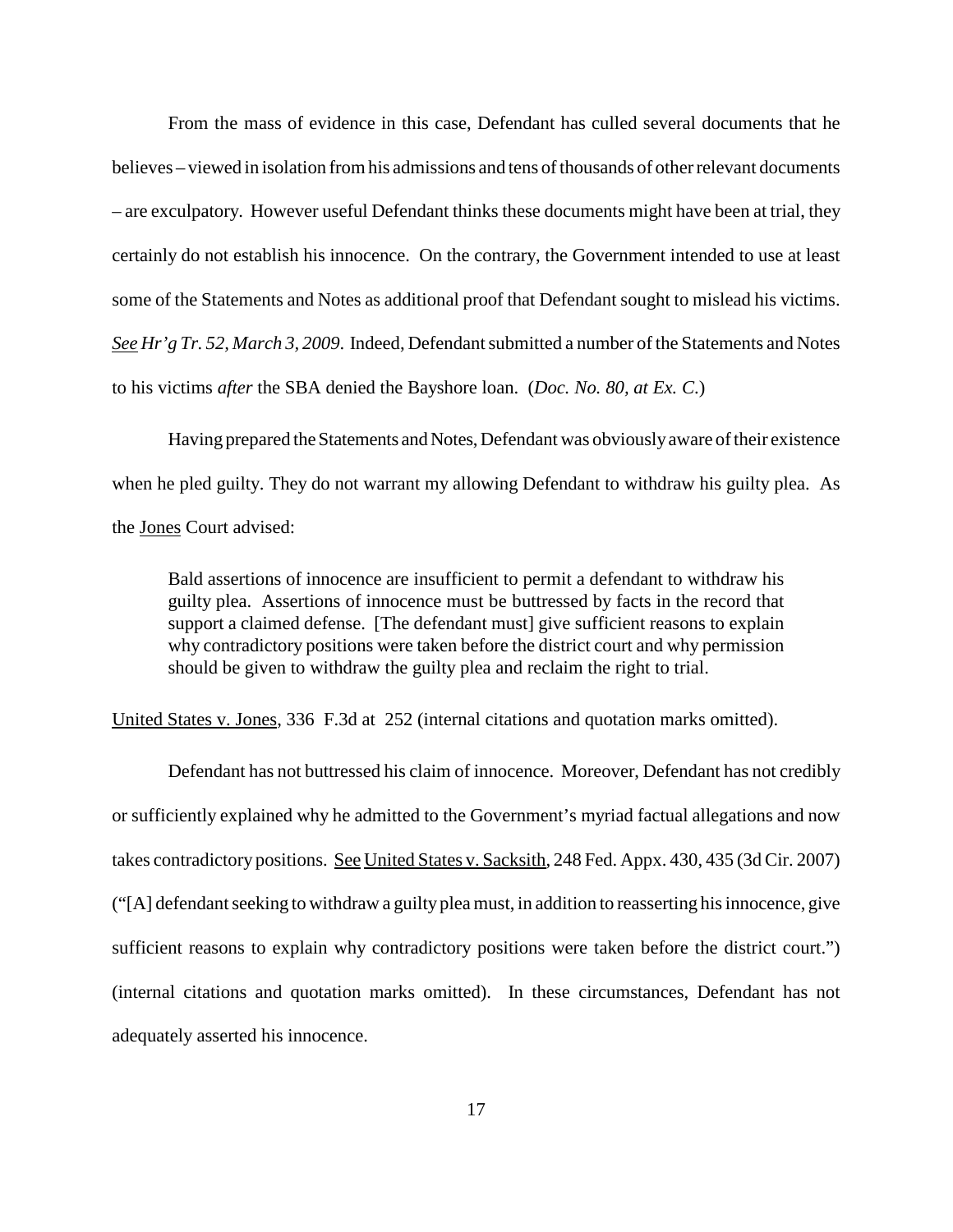#### **B. The Strength of Defendant's Reasons for Withdrawing his Guilty Plea**

Defendant's entire discussion of this Jones factor in his Motion is as follows: "Mr. Siddons repeatedly expressed dissatisfaction with Mr. Magarity's representation." (*Doc. No. 80, at 4*.)

Nowhere in his Motion does Defendant allege that counsel's purported ineffectiveness compelled Defendant to plead guilty. The absence of this allegation itself warrants a denial of Defendant's Motion. See Hill v. Lockhart, 474 U.S. 52, 57-59 (1985); United States v. Nahodil, 36 F.3d 323, 326 (3d Cir. 1994); United States v. Warren, 86 Fed. Appx. 974, 976 (7th Cir. 2004). I will nonetheless construe Defendant's Motion as including an allegation that but for his counsel's ineffectiveness, he would not have pled guilty. Defendant still is not entitled to relief, however.

First, as I have found, Defendant knew his lawyers were prepared for trial; he pled guilty because he also knew both that he was guilty and that it was in his best interest to plead.

In any event, it is obvious that Messrs. Magarity and Drasnin were competent. To make out ineffective assistance of counsel in the instant context, Defendant mustshow (1) "that his attorney's advice was under all the circumstances unreasonable under prevailing professional norms"; and (2) but for counsel's errors the defendant would not have pled guilty and would have chosen to go to trial. United States v. Day, 969 F.2d 39, 42 (3d Cir. 1992) (citing Strickland v. Washington, 466 U.S. 668, 687-91 (1984)); see also Hill v. Lockhart, 474 U.S. at 57-59; United States v. Nahodil, 36 F.3d at 326; United States v. Warren, 86 Fed. Appx. 974, 976 (7th Cir. 2004).

The work Mr. Magarity and Mr. Drasnin did on Defendant's behalf was excellent. AsI have found, theymastered the voluminous discovery in this complex matter, interviewed and investigated potentially helpful witnesses and defenses, and kept their client informed throughout. They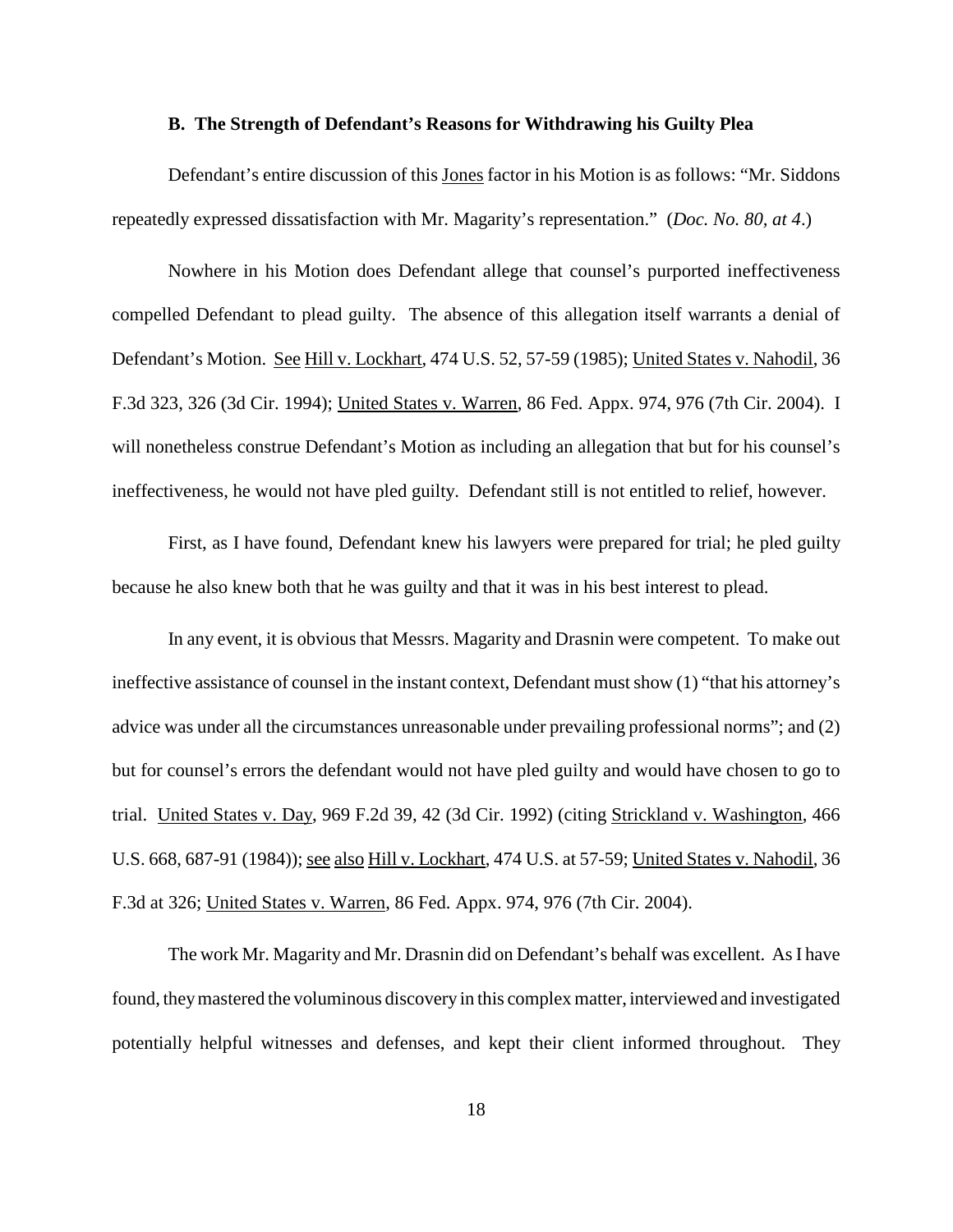understood the strength of the Government's case and the lengthy sentence Defendant could receive if he were convicted. They acted reasonably in apprising Defendant of their concerns and advising him to plead guilty in return for sentencing concessions by the Government. See United States v. Cronic, 466 U.S. 648, 657 (U.S. 1984) ("[E]ven when there is a bona fide defense, counsel may still advise his client to plead guilty if that advice falls within the range of reasonable competence under the circumstances."). Had Defendant followed counsel's advice sooner, he would have obtained greater concessions.

In these circumstances, because Defendant has utterly failed to show that his lawyers' performance was "unreasonable under prevailing norms," he has not offered an adequate reason for seeking to withdraw his plea. Day, 969 F.2d at 42.

### **C. Prejudice to the Government**

The Government need not show prejudice unless Defendant has made out the first two Jones factors. See Jones, 336 F.3d at 255. Defendant has not met that burden. It is nonetheless plain that allowing Defendant to withdraw his guilty plea would prejudice the prosecution.

Defendant targeted primarily the elderly. Indeed, of the sixteen individual victims, four have already passed away, a fifth is entering end of life care, and a sixth has entered an assisted living facility. (*Doc. No. 100*.) The prosecution thus argues convincingly that the delays that would result from permitting Defendant to withdraw his plea "create the very real risk that government witnesses will not be available to testify either because of illness or death." (*Doc. No. 81, at 12*.) In these circumstances, the Government would be prejudiced if I allowed Defendant to withdraw his guilty plea. See United States v. Lamb, 1996 U.S. App. LEXIS 29701 (6th Cir. Nov. 13, 1996); United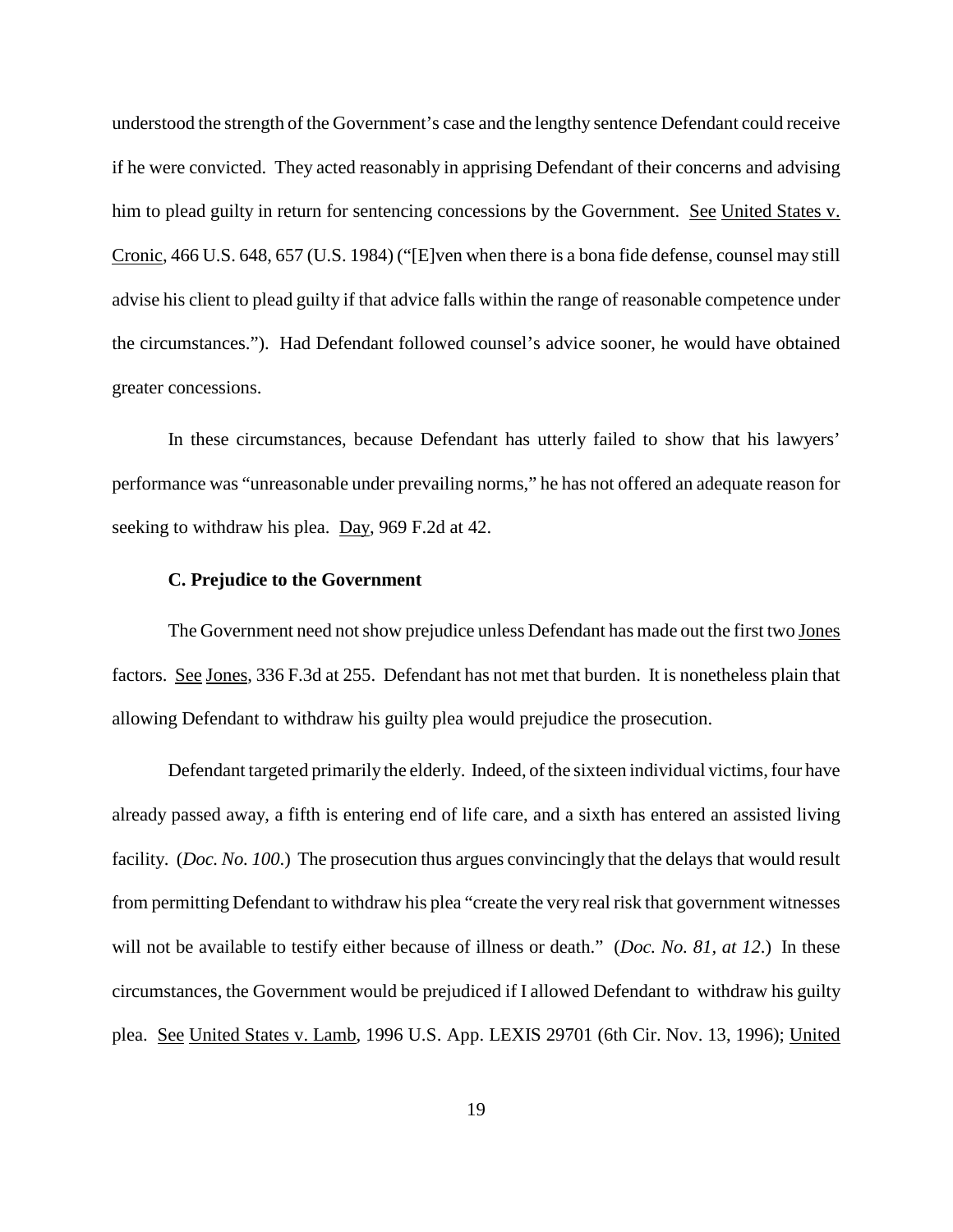States v. Sanchez, 1993 U.S. Dist. LEXIS 5736 (E.D. Pa. May 3, 1993).

# **III. Ruling**

Defendant has not presented any "fair and just" reason for seeking to withdraw his guilty plea. Fed. R. Crim. P. 11(d)(2). On the contrary, it is apparent that "the fear of punishment" and a desire to prejudice the Government motivate Defendant. Jones, 336 F.3d at 252. In these circumstances, Defendant is not entitled to any relief.

An appropriate Order follows.

BY THE COURT.

*/s Paul S. Diamond*

Paul S. Diamond, J.

\_\_\_\_\_\_\_\_\_\_\_\_\_\_\_\_\_\_